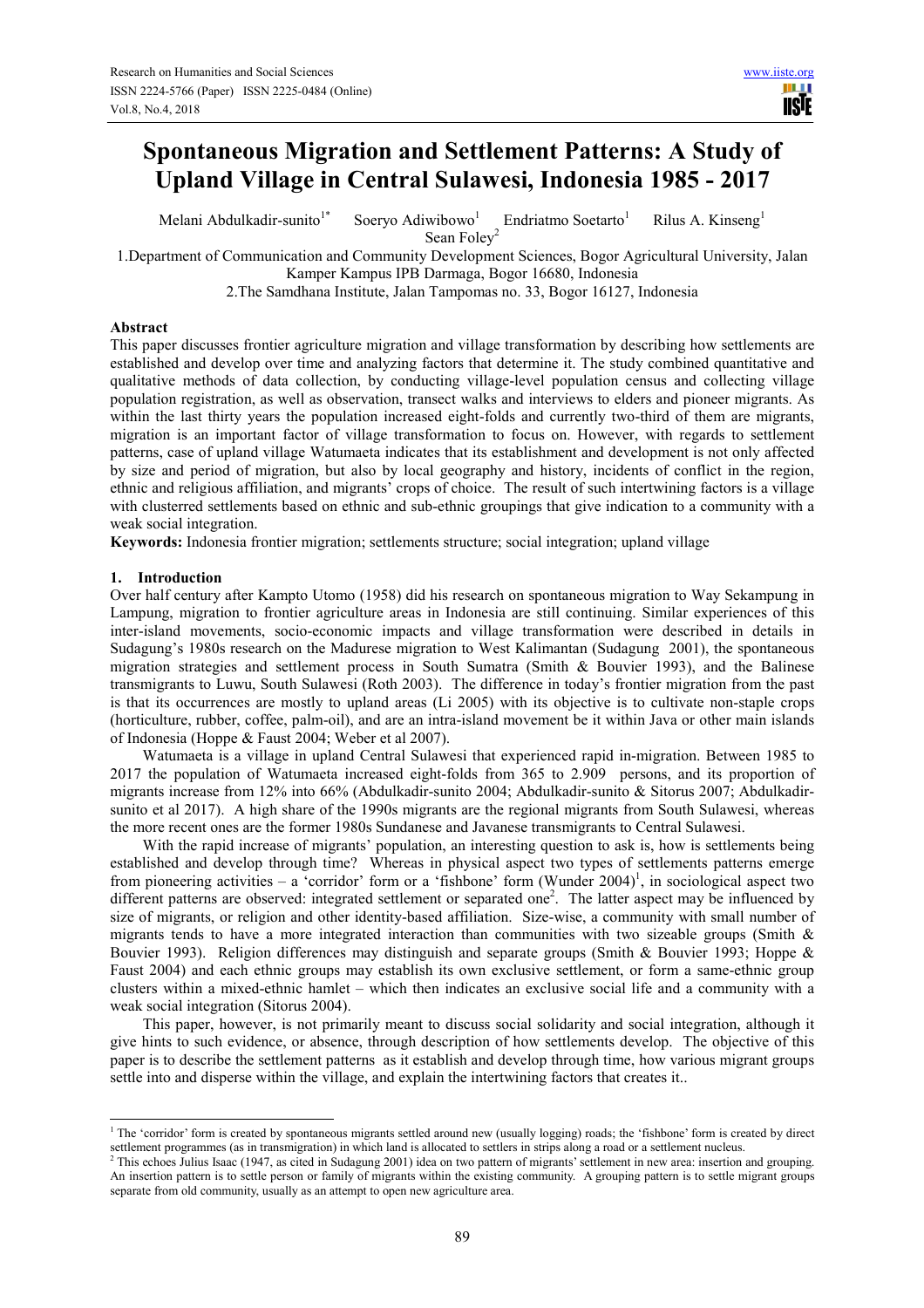## **2. Theory and Methodology**

The paper follows the general environment-migration themes that understands places, landscapes and environments are shaped by human activity. Therefore, landscape reflects of the people who produce it. Human movement or migration can be seen as an "introduction of a different culture" in an area which then creates a complex area that superimpose an older landscape (Mitchell 2000). In this sense, a trace back to the historical development of a settlement and the ethnic structure of the local people in a region, Mitchell suggested, is an important action to articulate the (cultural) history of a landscape or a region.

Spatial organization, as Smith and Bouvier (1993) noted, is at the root of social relations between different groups – in this case, between local and migrants – living in the same place. Ethnic groups and networks, as well as social and economic interactions, influence spatial residential patterns within the villages (Weber et al 2007). Although it is meant to ease the newcomers into new place (Li 2007; Weeks 1978) and ensuring cultural and institutional support from others with similar background (Massey 2008), this separate spatial organization may leads to retaining social distance, retardation of migrants'adjustment to new setting, low social interaction among different (ethnic) groups, and social segregation (Smith & Bouvier 1993; Weeks 1978; Sudagung 2001). It may also be interpreted as proof of the migrants' inability to adapt and unwillingness to integrate into, or respect, the locals (Human Rights Watch 1998).

The research combined quantitative- and qualitative methods of data collection. The quantitative research method was to conduct village-level population censuses to gather information about household by ethnicity and migration patterns. The censuses were conducted at each RT (=neighbourhood unit) with the assistance of trained village administrators and enumerators in May 2001, September 2004, and in April 2017. Other population data compiled were the Village Monographs (1995 and 2000) and population registrations (1985, 1987, 1997 and 2010). The qualitative research methods comprise of observations, transect walks, and interviews. Focusing on village history and changes, key individuals (elders, *adat* leaders, and pioneer migrants) were interviewed. Most were interviewed more than once, as new questions in light of other people's accounts need to be verified to establish accuracy (Creswell 1994). This circulatory way of interviewing was meant to "construct a general narrative" (Hefner 1990). Based on those interviews, observation, and population-byethnicity data, the development of settlements through time is drawn.

#### **3. The Village Setting**

Watumaeta is one of the village at the eastern-side margin of Lore Lindu National Park. Located some 102 km southeast of Palu, the capital city of Central Sulawesi province, Watumaeta is the Northern part of Pekurehua (or Napu) highland (*dataran tinggi*) at an altitude of 1.000 m asl. Watumaeta borders on the villages of Sedoa in the North, Alitupu in the East, and Wuasa in the South, whereas in the West it directly borders on the Lore Lindu National Park<sup>1</sup>. The main road cuts across Watumaeta in three-way: to the North it passes Palolo valley into Palu: to the South it passes through other villages of Lore Utara district to Bada valley; and to the East into Poso, the capital city of *kabupaten* (regency) Poso in which Lore Utara district is part of. This road puts Watumaeta as an axis of Poso – Palu transportation.

A monument stands at the village center where the three-way road met, as a marker of the year the road Poso to Palu via Napu valley was connected in 1985. Next to this are the church of GKST (Church of Central Sulawesi), a state elementary school, as well as the *baruga* (Village meeting hall) and a football field. Most small shops are located between village center and the market at the road to Alitupu. Two mosques are also located at the road to Alitupu across the Lairiang river. Smaller churches and mosques can be found dispersed across the village. The bigger economic center – agriculture supplies, banking, visitors' accomodation – are either in Alitupu or in Wuasa. Until 2008 electricity occur for six hours a day and a mobile-phone tower was set in 2009.

Geographically, most of the village land are flat with its West-to-East center lower than the rest. This lower area creates a permanently wet land that the villagers convert into *sawah* or wet-rice fields. The Lariang river, fed by several tributaries in Mangkapa and Malanipa area, runs North to Southeast of the village and a steep hill of secondary forest bordering Watumaeta in its North to Northeast side.

Most of its inhabitants work in agriculture with a steadily growing employments in transportation and trading. A trend of diversification is also observed in agriculture: from rice in permanently wet area and maize or coffee in dryland, cacao came in mid 1990 and dominated the agriculture-landscape for over fifteen years, and recently this domination was taken over by carrots, tomatoes and other horticulture crops.

#### **4. The Making of Watumaeta: First Settlers**

 $\overline{a}$ 

The forest clearing and making of *kebun* (garden, dry fields) in Watumaeta dated back to the year 1929<sup>2</sup>. Then,

<sup>&</sup>lt;sup>1</sup> See Graph 1 to locate Watumaeta in relation to other villages, and the axis road.

<sup>2</sup> This part of village history is based on interviews with village elders from *Adat* Council, Village administrative and Village development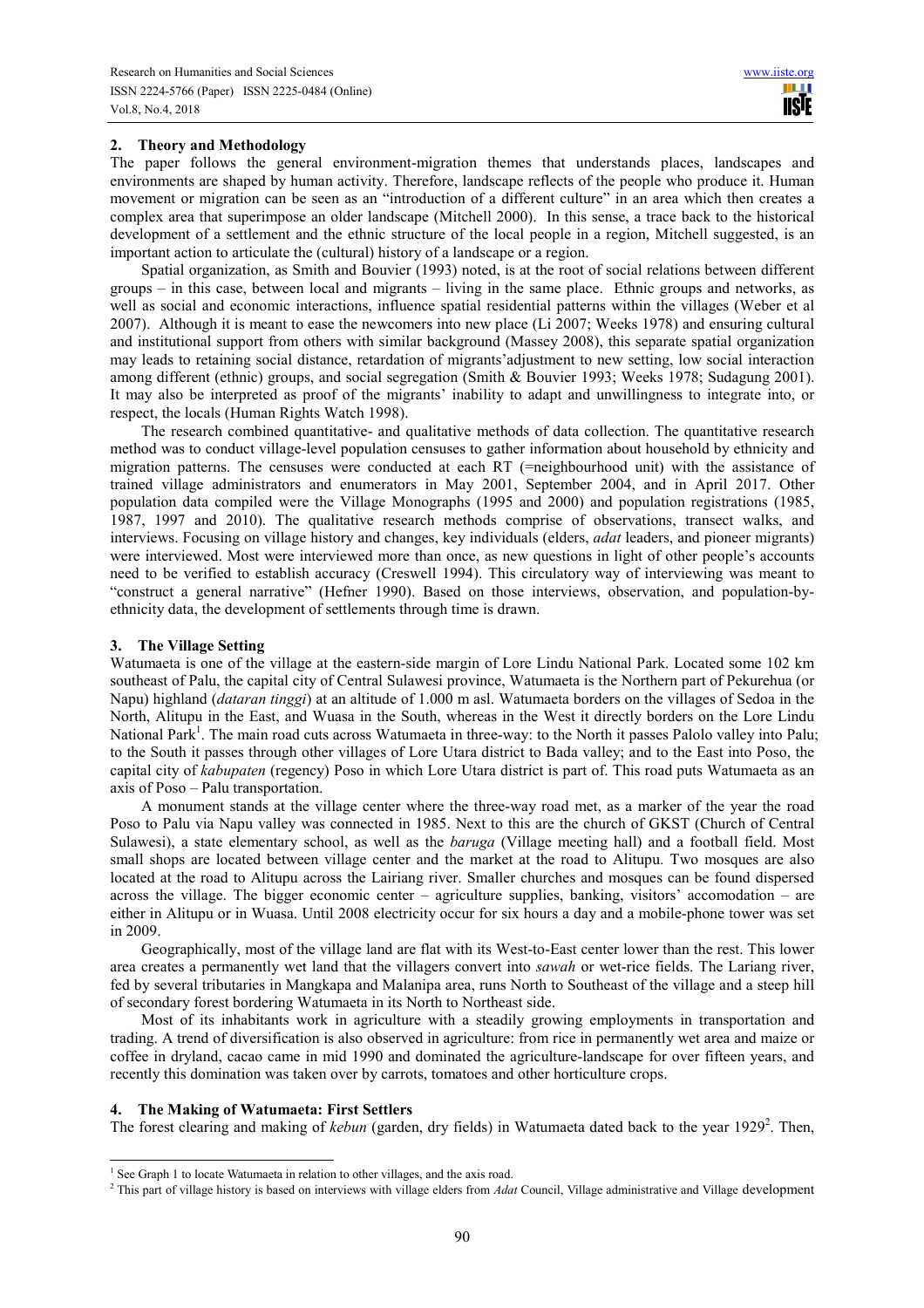Watumaeta was a dense forest and a hunting ground of deers and boars for people of Wuasa, Sedoa and Alitupu (Togea 2002). The Kulawi people from the North of Napu were the firsts to do forest clearing. Encouraged by people of Sedoa they requested to, and was granted permission to clear forest by, the *magau* (Dutch appointed local ruler) of Wanga. The cleared forest was along the Lairiang river from Mangkapa to Tambua, at km.101-  $102<sup>1</sup>$  to the Northside of the current village. The Kulawi people, however, did not stay long enough to work on their *kebun* as their main intention was to seek and catch waterbuffaloes, to be herded back to Kulawi.



Figure 1. Local Name of Places superimposed by Current Main Road, Watumaeta

Following their steps were the Pekurehua (=Napu) families from Sedoa and Alitupu, who cleared up forest in km.102-103 of what is now village center and then planted *padi ladang* (dry-land rice). They worked in groups (*palus*), stayed in temporary huts from Monday to Saturday, and returned to their village to attend Sunday sermons. Later, this forest clearing was marked by settlers jointly planted Robusta coffee in Mangkapa, that then became a church-owned communal land (*tanah jemaat*).

In 1937-1938 came a group of men from Sekong in Toraja (South Sulawesi). They cleared forest along the flat land of Lairiang river, west of Tambua. They planted coffee while worked as wood-cutters, but their main aim was to own waterbuffaloes – an animal highly valued in their ceremonial culture. Once obtained, they herded the waterbuffaloes back to Toraja via Bada valley to the South. The locals learned from them how to make wood planks for house construction. The Torajanese, who were remembered as pioneering the construction of *sawah* (wet-rice fields) in Malanipa, left around 1940s during Japanese occupation. Their coffee garden was now gone, their houses superimposed by current settlements.

The first permanent houses was built by the above-mentioned Pekurehua families upon approval of the *magau,* between 1936 to 1939. The first *kampung* (settlement) was located at km. 103, in what is currently the *baruga* (Village meeting-hall) and football field. However, as it was frequently inundated by floods from Tawailia (or Tambua) river, in 1940 it was moved into the current village center (Togea 2002). The village name of Watumaeta came from the black stones (*watu* = stones; *maeta* = black) found in this river. The river itself were already dried down as its course changed eastward.

Another forest clearing was done between 1940 to 1944 by families from Wuasa in Limpo area to the South of monument at village center. These families also cleared up in the West side (km.103-104) South of Ntowodo, in an area of what is now called Powanuangaa. They, however, did not cultivate it as this clearing was perceived as a reserve forest (*hutan cadangan*) for next generation use.

Watumaeta became self-governed in 1950, separated from Sedoa. Abu Togea, a village elder, recalled that in those days the village population was around 60 people of 20 households. In 1956 after the first elementary school was built, there was in-migration from relatives who resided in Kulawi and Lindu (Northwest of Watumaeta) that added up population to about 160 people. In 1970s, there were 84 households of about 200

֦

council (BPD) during fieldworks in 2001, 2002 and 2004

 $<sup>1</sup>$  Km or kilometer is counted as distance from Palu, the province capital at North.</sup>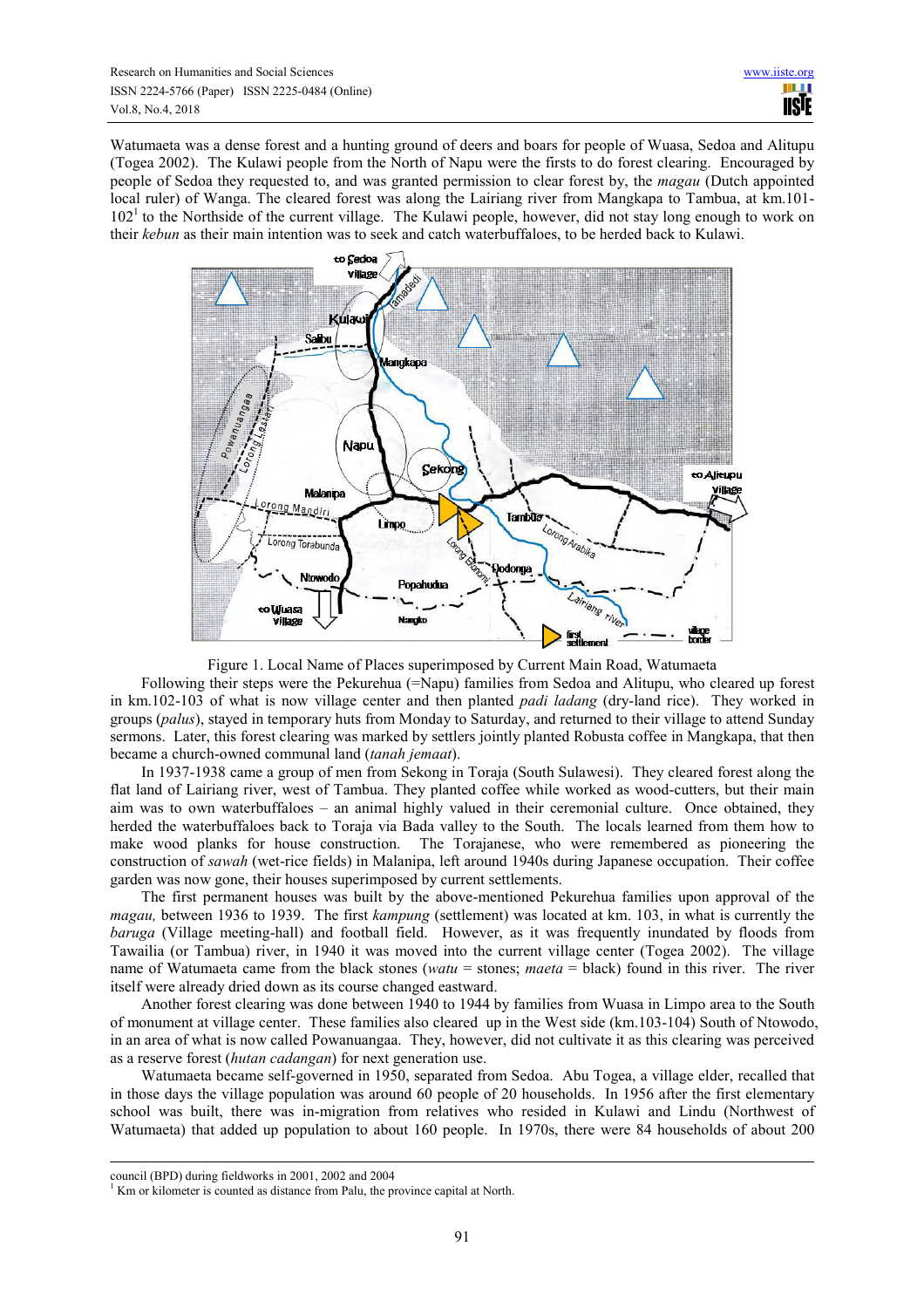#### people.

 $\overline{a}$ 

Between 1952 to 1955, a large plot of *sawah* (wet-rice fields) was constructed in Malanipa and Limpo, to the South of village center. The rice fields was made with the help of Sedoa people who assisted in *baparuja* or plowing the soil using herds of water buffaloes. Sedoa people lives in a flat plateau thus accustomed to wet-rice cultivation whereas people of Watumaeta and Wuasa were more into dry-land rice (*padi ladang*). It was only after *sawah* produced harvest that people invest on ploughs, cows and water buffaloes to better cultivate the fields.

## **5. Trans-Sulawesi Highway and Cacao: the Waves of Bugis Migrants**

A long history of economic relation between Napu highland to lowland has existed since the early  $20<sup>th</sup>$  century. Villagers traded *damar* resin<sup>1</sup>, coffee, kidney beans and potatoes to Bugis traders in Sedoa, who then use horses to carry the commodities down to Poso, some 80 km to the East. The Napu people also carried by themselves the agriculture products to the markets in Poso area to trade them with daily needs of salt, oil, tobacco, and other necessities. In those days Palu can be reached through Kulawi and Lindu regions, through northwestern hilly range – a more arduous travelling.

In 1980, the breakthrough of logging roads at Padeha, a location with steep hill outside Sedoa, effectively connecting Napu to the lower valley of Palolo and onto (province capital of ) Palu. This was hugely celebrated as prior to that time Sedoa was seen as *kampung buntu* (=dead-end village), a term attributed to a village is seen as unable to accelerate its development because there is little connections to other places. In mid 1980s the road connecting Napu to (regency capital of) Poso, and Napu to Palu was asphalted. This part of Trans-Sulawesi highway that connect North-to-South the main cities in Sulawesi facilitates the spontaneous migrants from South Sulawesi in their search for new lands in the highland of Central Sulawesi.



# Figure 2. Settlements by Ethnicity, Watumaeta circa 1994

The early Bugis migrants to Watumaeta came in 1980s. A prototype of them was Abutata, a Sinjai Bugis wanderer who, prior to settle in Watumaeta, had worked in road construction and timber companies and has travelled to different places in South- and Central Sulawesi. In 1983 he started to work at the government's Agriculture Development Center (*Balai Benih Induk* or BBI), located at current Hamlet 3 to the East of village center of Watumaeta on the road to Alitupu. Hamlet 3 was still covered by dense forest with waterbuffaloes roamed wildly. Newcomers in those days may request plots of land to work on after reporting his/her arrival and intention to stay to *Kepala Kampung* (Village head), who then designated a location to be cleared and made into  $kebun$ . When Abutata were shown a vacant land which was formerly the Kampung Bugis<sup>2</sup> at southern side of

<sup>&</sup>lt;sup>1</sup> Damar was taxed by the Dutch rulers, based on number of trees owned. However, actual numbers are difficult to verify since damar grow in remote hills. People did not open forest with damar trees to plant coffee because it caught fire easily and it is far away from kampung. Nonetheless, damar area is now within National Park. At the same time, there are more ways to earn income from forest, i..e. gathering rattan and cut woods of *leda* (Eucalyptus deglupta), *cempaka* (Magnolia spp), and *taiti*.

<sup>2</sup> *Kampung Bugis* is an area between Watumaeta and Wuasa in Popahudua, where, in around 1933 resided a group of Bugis whose leaders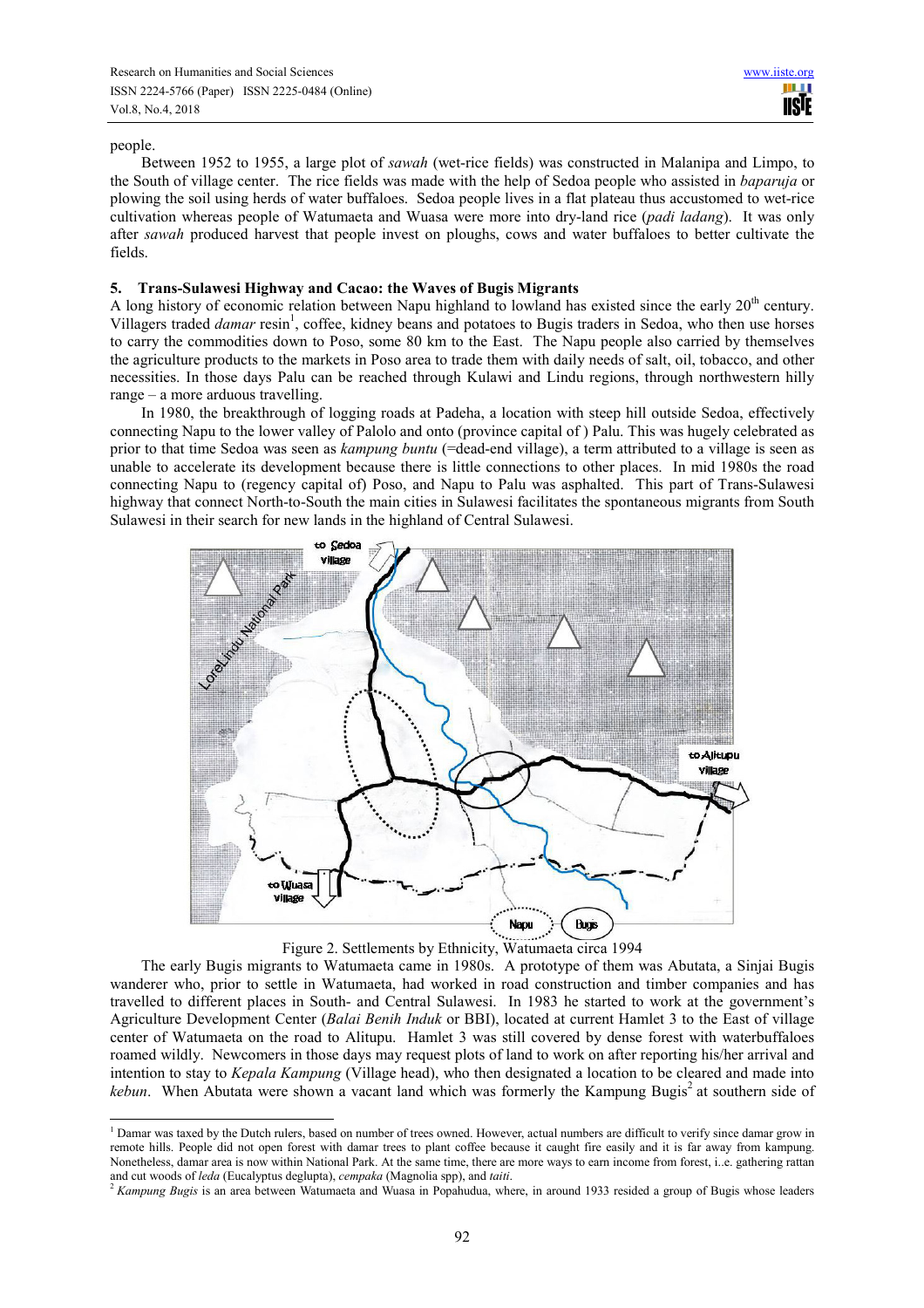village, he politely refused and instead requested *tanah hutan bebas* (free forest land)*,* meaning the part of primary forest that was never being cleared by pioneer settlers. He figured out that the descendants of the pioneer settlers may, at some point of time, reclaim rights. The request was granted and Abutata cleared the forest area across Lairiang river to Northwest. He planted maize and kidney beans and after two successful harvests brought bring his family to Watumaeta. Later came the relatives and acquaintances from Sinjai, in South Sulawesi, his place of origin. His family helped newcomers with food and shelter, a form of *baku-baku jamin* (taking turns to support) to help new migrants survive until first harvest is produced. The houses of Abutata and his relatives became the first row of houses in Hamlet 3 (see Figure 2).

This type of 'invitation' for migrants from the Village Head has aided the early migrants, who were mostly Bugis<sup>1</sup> to settle and obtained agriculture land in Watumaeta in the 1980s. The Village Head's plan was to populate Watumaeta for politico-economic reason: village development allowances from the government and be categorized as 'full-fledged' villages (Smith and Bouvier 1993; see also Burkard 2008).

The accessibility of Trans Sulawesi highway further lured the Bugis migrants seeking for fertile agriculture land. Some of Bugis migrants came in groups, as the case of Arsyad and his followers from Pangkep, South Sulawesi. A Hamlet head in his place of origin, Arsyad went to Watumaeta in 1996 to scout out suitable areas for cacao and bought sizeable plots from the locals. He then returned with groups of about 40 relatives and neighbours who either do land-sharing with him to obtain land, or bought plots from him. These group of Bugis from Pangkep set up their own housing complex nearby their cacao plots in Hamlet 1.

By mid 1990s when most of *tanah hutan bebas* in Hamlet 3 has been cleared, and migrants had to have capital to buy land, the cacao boom started in upland. Initially, cultivation of cacao in upland were discouraged by Agriculture-extension officers because cacao is considered only fit to lowland. Yet, the new Bugis migrants who went upland and brought cacao with them found out that the crops thrives well in upland. Since then, the expansion of cacao into upland is unstoppable, so is the Bugis in-migration. This newcomer Bugis migrants were mostly settled in Hamlet 3 (see Figure 3), in the clearing area further South and Southeast to Tambua area that connected to the Bugis settlers of Alitupu and Wuasa. This large area of same-ethnic group settlement was proven advantageous when Poso conflict that began in 1998 started to mount. It became a safe-haven by size, an enclave in the mids of Christian-majority population.

In the year 2000, refugees from Poso conflict began to spill to surrounding regions (van Klinken 2007; McRae 2016)<sup>2</sup>. As the Muslim refugees fled North to (Muslim majority) Palu, the Christian refugees went westward to (Christian majority) Tentena and Napu valley. In Napu, Watumaeta and Wuasa were the two villages with most refugees. The number fluctuates, as some of them returned to Poso when situation conducive, but more refugees come when another conflict erupted – which happened several times between 2000 to 2005 (McRae 2016). An informant in Watumaeta reported, about 70 families came after Poso conflict erupted in May 2000. The refugees were initially housed in *baruga* (Village meeting hall) or stayed at the house of their Napu relatives. As years went by, those who intent to stay were settled in Mangkapa at the Northern-most part of village in a church communal land (*tanah jemaat*) of what was formerly the coffee grooves of pioneer settlers. Although land for housing was available around the *baruga* area, it was considered too close to Bugis (Muslim) settlements of Hamlet 3.

֦

was known as Dg,Nabi dan Dg.Malongi. These Bugis people moved out during or shortly after Japanese occupation, some go home to South, some migrates to Poso. There is no Bugis in-migrants between 1945s to 1980an.

<sup>&</sup>lt;sup>1</sup> The name "Bugis" is used for all newcomers from South Sulawesi be it of Bugis ethnicity, or Makassarese.

<sup>&</sup>lt;sup>2</sup> The ethno-religious Poso conflict started as a local brawl among drunk youth in December 1998. Yet it was the second violent conflict in April 2000, and especially after the Muslim killing in May 2000, that violence spread out of the city into the surrounding area. During this violence, an estimated 425,000 people were displaced (van Klinken 2007). An intermittent violence was still erupted until 2005 (McRae 2016).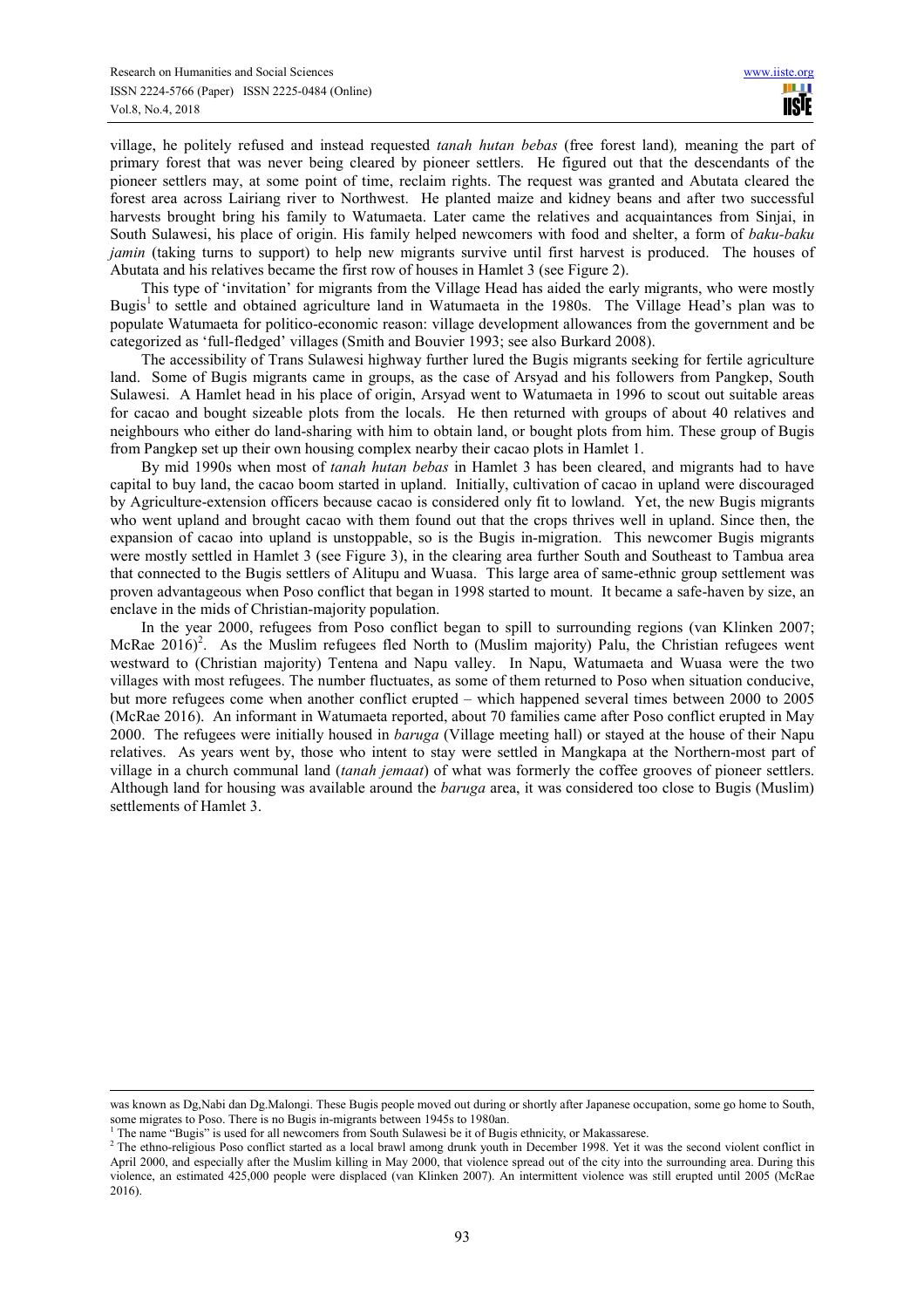

Figure 3. Settlements by Ethnicity: Watumaeta circa 2002-2004

With intermittent short-time out to Palu at the height of Poso conflicts, the Bugis cultivated cacao and settled. Their settlements were mainly along the Eastern-side of Watumaeta at Hamlet 3 (which in 2017 became Hamlet 3 and Hamlet 4), but as their number grows, the Bugis also establish permanent houses along the *Lorong* (alley), the smaller roads (called *Lorong* or alley) that grew to transport agriculture products from ricefields and dry-land gardens to the main roads. Currently, most of these *lorongs* has been asphalted.

# **6. From Cacao to Vegetable Gardens: the Waves of Javanese Migrants**

At about the same time as second wave Bugis migrants in late 1990, came the Sundanese and Javanese<sup>1</sup> of Kebun Kopi, a protected forest area in the border of Palu- to Parigi Moutong regency in Central Sulawesi. Coming as transmigrants to Central Sulawesi in early 1980s, they were being settled in lowland Donggala. Being in upland, Kebun Kopi is considered a more suitable place for their farming skills, hence they cultivate vegetables and coffee. In late 1990s, however, after several landslides the government closed down the area, planned a reforestation and the farmers were expelled. Searching for new land, the Sundanese and Javanese of Kebun Kopi finally arrived in Watumaeta. The early Javenese migrants worked for, or rented plots of, BBI and settled in current Hamlet 4. Others rented land from two Javanese shopowners and agriculture extension workers along the main road to Wuasa. In both groups, their houses are adjacent to their vegetable plots.

L

<sup>&</sup>lt;sup>11</sup> The locals called both the Javanese and the Sundanese ethnics as *orang Jawa*, which means people from Jawa island.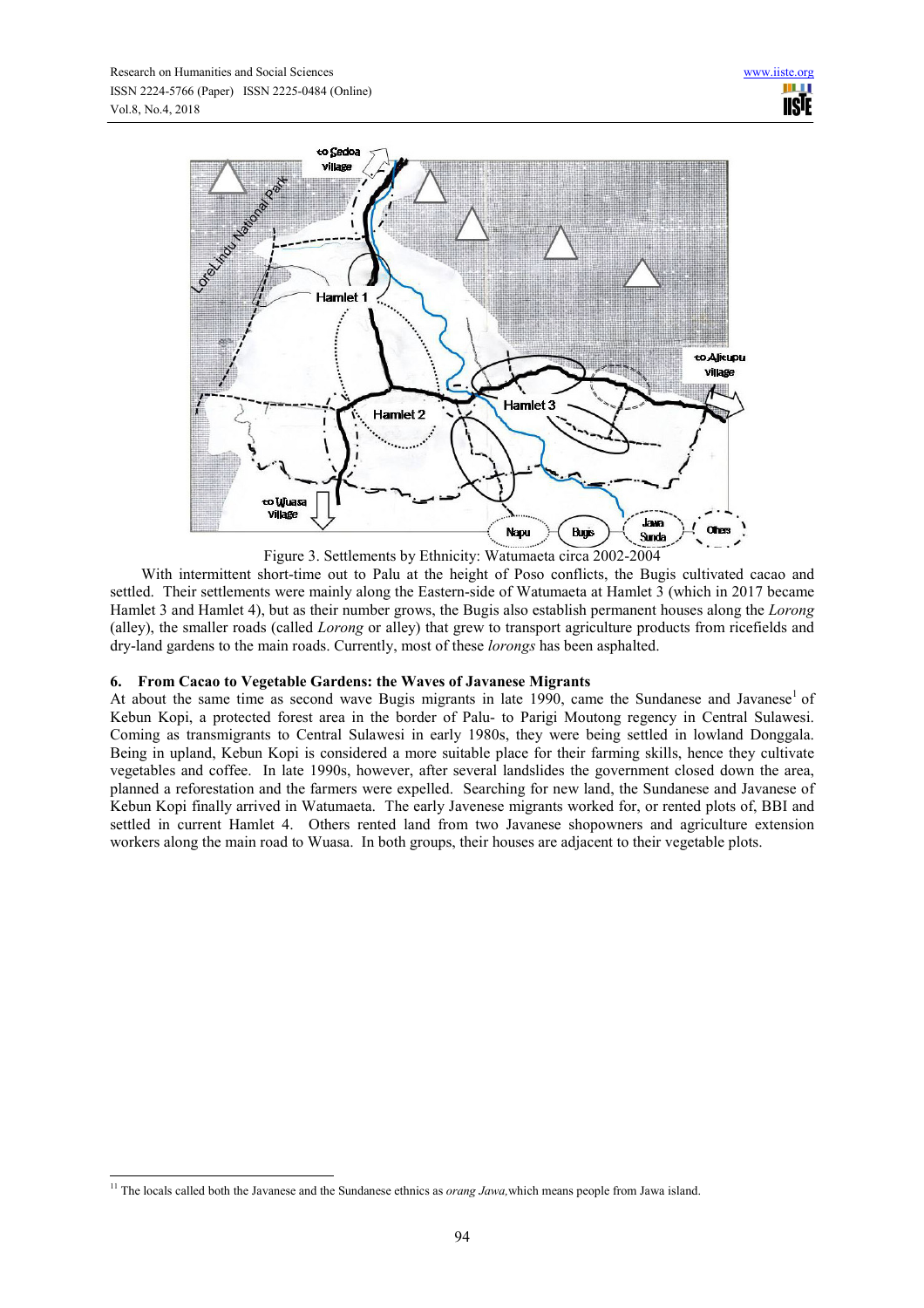

Figure 4. Settlements by Ethnicity, Watumaeta 2016-2017

By 2004 or 2005 one can guess cluster settlements by observing heaps of harvested products at where the *Lorongs* meet main roads: rows of cacao and corn sacks at of Lorong Arabika and Lorong Ekonomi in the eastern-side of the village, and heaps of cabbages or packs of tomatoes in Lorong Mandiri at the western-side of the village. As cacao is to Bugis, vegetables are to the Sundanese dan Javanese.

The Kebun Kopi farmers were the 'pull' factor for more migrants of same ethnics. The availability of fertile land for horticulture and the lure of fast cash were another factors. Peaked in 2011-2013, came the Sundanese and Javanese migrants from Lambunu of Parigi Moutong regency. Their parents were transmigrated to Central Sulawesi in 1980s and most were born in Central Sulawesi. For them, scarcity of agriculture land in the transmigration area is the push factor to migrate. These newcomers cultivated the area further West of Lorong Mandiri, expanding the vegetable plots of farmers from Kebun Kopi, and also open plots to North along the flatland of *powanuangaa*, which happens to be the border of- and inside the Lore Lindu National Park. Settled mostly close to their plots, a row of houses forms alongside Lorong Mandiri and Lorong Lestari – the latter being the new *Lorong* that connects South to North Lorong Mandiri to Salibu area. Further West, the Lorong forks into smaller road named after the ethnic majority of its inhabitants: Lorong Jawa, Lorong Makassar, etc.

# **7. Ethnicity and Settlements: a Weak Social Integration**

Administratively, from the former 3 hamlets of 10 RT (=neighbourhood unit) in 2004 the village has grown into 6 hamlets of 17 RT in 2017. Comparing Figures 2, 3 and 4, one can clearly observe that the development of settlements in Watumaeta is defined by its migrants – first the Bugis migrants to the East of village, then the Javanese migrants to the Northwest.

|        |           | Ethnicity       |              |                       |                | Total      |
|--------|-----------|-----------------|--------------|-----------------------|----------------|------------|
| Hamlet | <b>RT</b> | Napu, Lindu (%) | Bugis $(\%)$ | Java, Sunda, Bali (%) | Others $(\% )$ | Households |
|        | $1 - 3$   | 33,5            | 28,3         | 9,2                   | 29,0           | 152        |
|        | 4-5       | 74,0            | 9,1          | 3.9                   | 13,0           | 77         |
|        | $6 - 7$   | 43,8            | 32,1         | 0.9                   | 23,2           | 112        |
|        | $8 - 11$  | 1,4             | 78,1         | 17,8                  | 2,7            | 146        |
|        | 12-14     | 0,0             | 16,7         | 71.9                  |                | 96         |
|        | 15-17     | 0,0             | 24,7         | 74,1                  |                | 166        |
| Total  |           | 21,2            | 34,3         | 31,5                  | 13,0           | 749        |

Table 1. Household by Ethnicity, Watumaeta 2017

A comparison of hamlets' population by ethnicity in Table 1 indicated that no hamlet are ethnic exclusive. However, four hamlets have one ethnic majority (over 70 percent): Hamlet 2 with the Napu, Hamlet 4 the Bugis, Hamlet 5 and 6 the Sundanese-Javanese. Two hamlets, Hamlet 1 and Hamlet 3, are the more multi-ethnic settlement. A closer observation indicates clustering of ethnicity occurs inside any hamlet: in Hamlet 1 the Poso former refugees settled at Mangkapa (RT 1) in northernmost part of village, the Bugis in RT 2, and the Napu is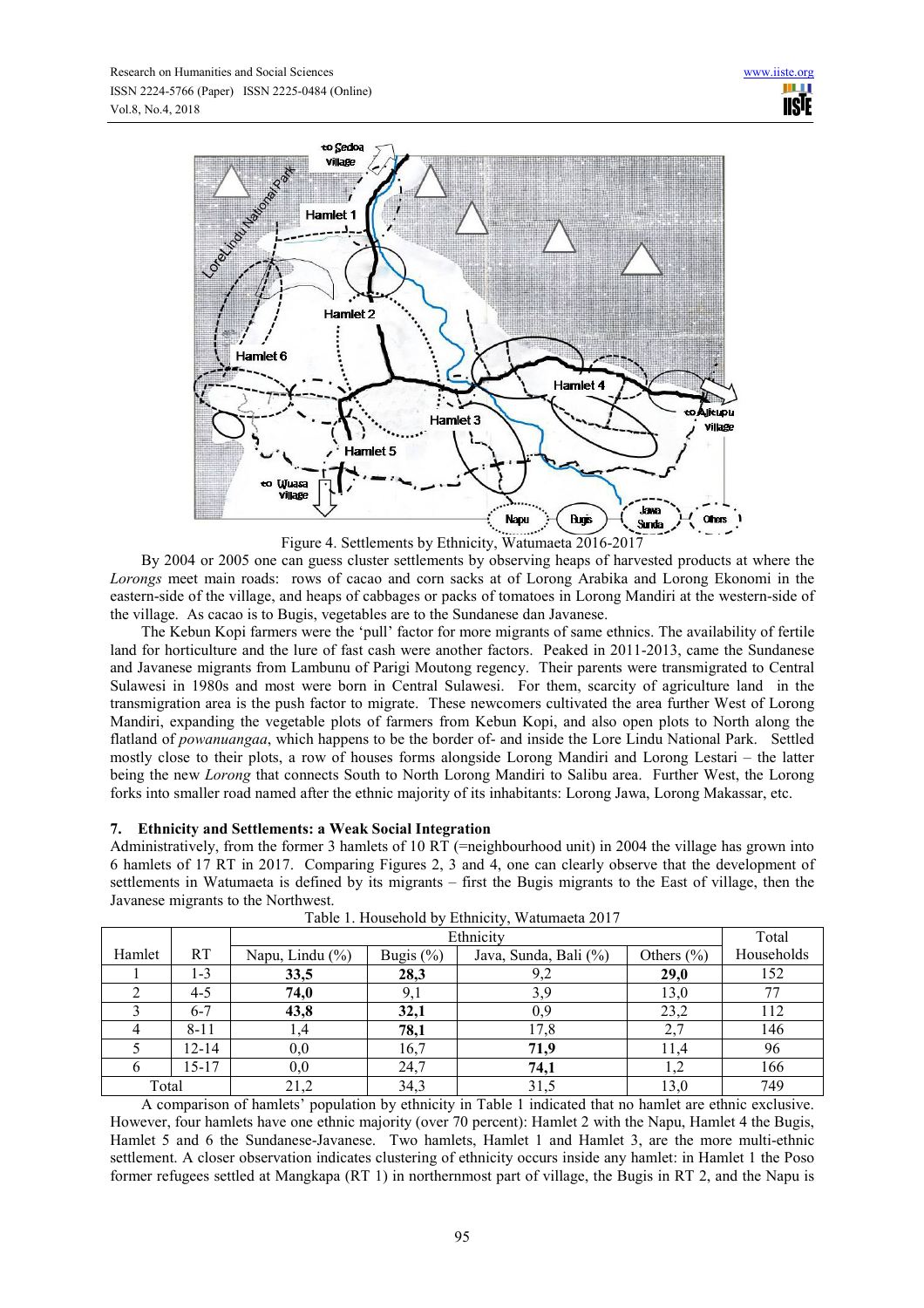closer to village center (RT 3). In Hamlet 3 the Napu lives closer to village center (RT 6), the Bugis stayed adjacent to their cocoa groove at Lorong Ekonomi (RT 7). Among the Bugis ethnic, those at Hamlet 1 are of Pangkep; those at Hamlet 3 came mostly from Sinjai. At Hamlet 4 the Bugis from Sinjai settled mostly along the main road closer to Lairiang river. Bugis from Soppeng and Wajo stayed further at Lorong Arabika and Bugis from Sinjai and Gowa stayed farthest East, close to Alitupu border. The fact that each sub-ethnic groups established its own cluster of settlements can sociologically be interpreted as a not integrated community.

A comparison through time and location of settlement further indicated the evidence of clustering. The locals of Watumaeta, the Napu or Pekurehua people settled at the village center – as in the past, as is now. The Poso refugees flocked together in Mangkapa area of Hamlet 1, in the designated *tanah jemaat* that was given by the village and construction of houses (in 2001-2002) was funded by an international NGO. Their place, though partially mediated by Arsyad and his Bugis Pangkep houses, were in the same area with the Christian Napu people.

The Bugis settlements started at the East of village center and expanded further East and Southeast. This establishment of settlement not only followed the Bugis pioneer settlers who choose the unclaimed land (*tanah hutan bebas*) but also set up a larger Bugis community of two other villages, Wuasa and Alitupu. At its center was the 1930s former Kampung Bugis, indicates a superimposition of landscape. As Bugis migration peaked at around Poso conflict, this is also a good strategy: creating a Muslim enclave amids the Christian population. At the same time, as cacao does not requires daily caring, the Bugis have the option to live at a distance away from their cacao plots. This house – garden distance were less for the late-comer Bugis migrants, as is seen in Lorong Ekonomi and Lorong Arabika.

The early housing of Sundanese-Javanese migrants were established in the land adjacent to their vegetable plots, in the rented land of the Agriculture Center (*Balai Benih Induk*/BBI). The later Sundanese-Javanese migrants settled alongside border of village to National Park in the West, expanding further West and to the North. Choice of crops that require intensive care and limited availability of land affect this close distance of house-garden establishment.

The establishment and develop of settlements in Watumaeta into the current structure (Figure 4) indicated a social relation that is not fully integrated. Ethnic and sub-ethnic groups tend to form their own cluster, the development of clusters is determined by choice of location of early settlers and choice of crops, and at some points of history, during the ethno-religious conflict of Poso this separate Muslim – Christian clustering was justified. Hence, social solidarity is likely to work exclusively among the members of each ethnic groups, especially in the unit of settlement cluster.

#### **8. Concluding Remarks**

As within thirty years the population of Watumaeta increased by nine-folds and currently two-third of them are migrants, migration is an important factor of village transformation to focus on. Over the span of thirty years, waves of migration established and develop settlements and transform the village. The Watumaeta case shows that establishment and develop of settlements is not only affected by size and period of migration, but also by geography, local history of sites, religious affiliation, as well as choice of crops. Ethnic groupings in migrants' settlement is defined by the period of arrival as well as the internal and external forces at the time of their arrival. Following settlements already set by predecessors. The refugees that were given housing plots. The Bugis that flock together during tense conflict situation. And riding the waves of village's expansion area for agriculture crops alongside border of village to National Park. This observation indicates that there is ethnic groupings in settlements, and cluster of settlements within mixed-ethnic hamlets that sociologically, can be inferred that social solidarity is into own ethnic groups. As such it gives indication of a community that is of weak social integration.

Three precautions, however, merit consideration. First, the spatial integration requires complementary research of social integration to fully understand the situation on the ground. Therefore, a further investigation to observe patterns of social interaction is necessary to develop a more nuanced understanding of microdynamics of social interaction. Second, research on a wider landscape – several villages, or regions – may be required to give a more contextualized understanding of the factors affecting structure of settlements. Third, it is suggested (Weeks 1978; Li 2007; Massey 2008) that the flocking together among migrants of same background is a picture of every initial stage of migration, a reaction to the uprooted situation, and as such, it is transitory. With interaction that expand social networks, this situation can be overcome and one might observe in the near future of a more mixed structure of settlement in Watumaeta.

#### **References**

Abdulkadir-sunito, M. 2004. Orang Kampung and Pendatang: Analysis of Demographic Structure and Migration in Two Forest-Margin Villages, Central Sulawesi. In Gerold, G., Fremerey, M. & Guhardja, E. (eds). *Land Use, Nature Conservation and the Stability of Rainforest Margins in Southeast Asia.* Berlin (GER): Springer, p.89-104.